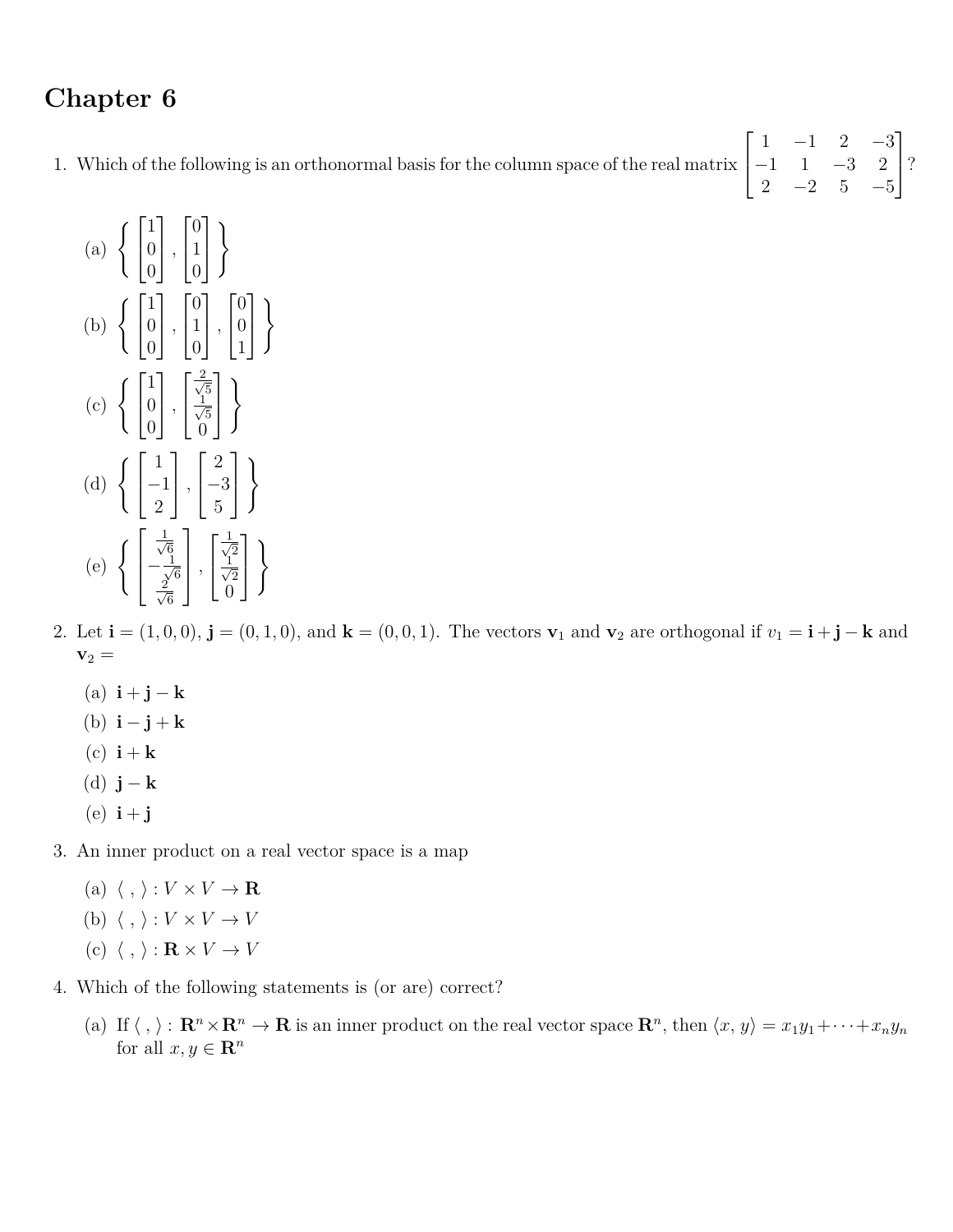- (b) If  $\langle , \rangle : \mathbf{R}^n \times \mathbf{R}^n \to \mathbf{R}^n$  is an inner product on the real vector space  $\mathbf{R}^n$ , then  $\langle x, y \rangle = (x_1y_1, \dots, x_ny_n)$ for all  $x, y \in \mathbb{R}^n$
- (c) If one defines  $\langle x, y \rangle = x_1y_1 + \cdots + x_ny_n$  for all  $x, y \in \mathbb{R}^n$ , then one obtains an inner product on  $\mathbb{R}^n$
- 5. Let  $V = \mathbb{R}^2$  with the standard inner product. Which of the following tuples of elements of *V* forms an orthonormal basis?
	- $(a)$   $((1, -1), (-1, -1))$
	- (b)  $((-1,0), (0, -1))$
	- (c)  $((1,0), (0,1), (1,1))$
- 6. For which subspaces  $U \subset V$  is the orthogonal projection  $P_U : V \to U$  an orthogonal map?
	- (a) for each *U*
	- (b) only for  $U = V$
	- (c) only for  $V = \{0\}$
- 7. Which of the following matrices is (or are) orthogonal?
	- (a)  $\begin{bmatrix} 0 & 1 \\ -1 & 0 \end{bmatrix}$ (b)  $\begin{bmatrix} 1 & -1 \\ -1 & 1 \end{bmatrix}$ (c)  $\begin{bmatrix} 1 & 1 \\ 0 & 1 \end{bmatrix}$
- 8. For what pair of real numbers  $(a_1, a_2, a_3)$ , does the function  $\Big\langle \Big[$ *x*1 *x*2 *x*3 1 *,*  $\sqrt{ }$  $\overline{\phantom{a}}$ *y*1 *y*2 *y*3 1  $\overline{1}$  $\setminus$  $= a_1x_1y_3 + a_2x_2y_2 + a_3x_3y_1$ define an inner product on **R**<sup>3</sup> ?
	- $(a)$   $(1, 0, -1)$
	- (b)  $(1, -1, 1)$
	- $(c)$   $(-1, 2, 1)$
	- (d)  $(1, 2, 1)$
	- (e) None of the above
- 9. The set of vectors  $\{(1, 1, 1), (1, -1, 0), (1, 1, -2)\}$  is an orthogonal basis of  $\mathbb{R}^3$ . Find  $(c_1, c_2, c_3)$  such that  $(1, 0, 0) = c_1(1, 1, 1) + c_2(1, -1, 0) + c_3(1, 1, -2)$ 
	- $(a)$   $\left(-\frac{1}{2}\right)$  $\frac{1}{2}, -\frac{1}{3}$  $\frac{1}{3}, -\frac{1}{6}$  $\frac{1}{6}$ (b)  $(\frac{1}{2}, -\frac{1}{3})$  $\frac{1}{3}, \frac{1}{6}$  $\frac{1}{6})$
	- $(c)$   $\left(-\frac{1}{3}\right)$  $\frac{1}{3}, -\frac{1}{2}$  $\frac{1}{2}, -\frac{1}{6}$  $\frac{1}{6}$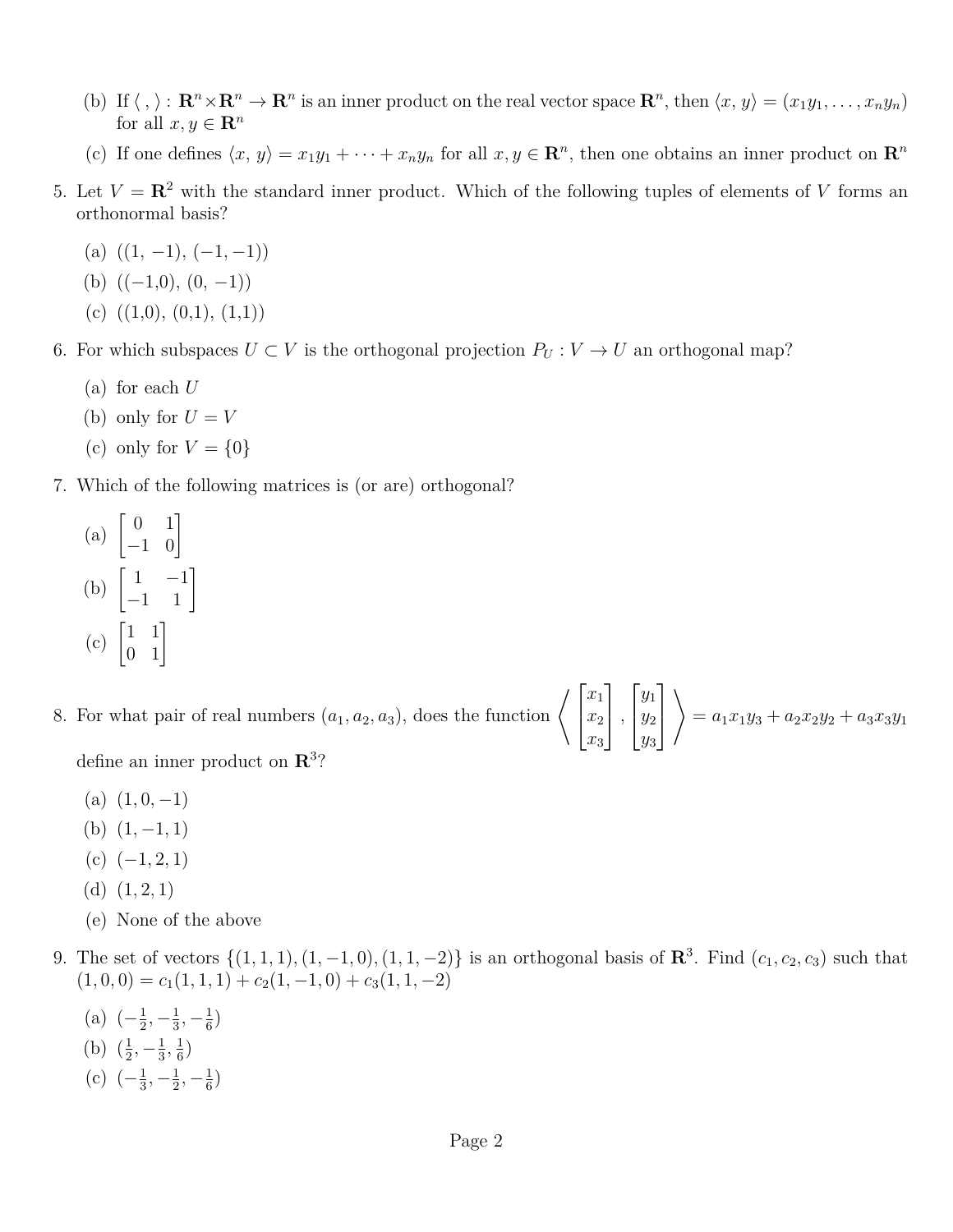(d)  $(\frac{1}{9}, \frac{1}{4})$  $\frac{1}{4}, \frac{1}{36}$ (e)  $(\frac{1}{3}, \frac{1}{2})$  $\frac{1}{2}, \frac{1}{6}$  $\frac{1}{6})$  $(f)$   $(\frac{1}{\sqrt{2}})$  $\frac{1}{3}, -\frac{1}{\sqrt{2}}$  $\frac{1}{2}$ ,  $\frac{1}{\sqrt{2}}$  $\frac{1}{6})$ 

10. If *A* and *B* are non-zero square matrices, then  $AB = 0$  implies

- (a) *A* and *B* are orthogonal
- (b) *A* and *B* are singular
- (c) *B* is singular
- (d) *A* is singular

11. What is the dot product of  $\sqrt{ }$  $\vert$  $\overline{0}$ 1 −1 1 | and  $\sqrt{ }$  $\vert$ 4 2 −3 1  $\mid$ ?

- (a)  $\sqrt{ }$  $\overline{\phantom{a}}$ 0 2 3 1  $\overline{1}$
- (b) 5
- (c) 0
- (d) The dot product cannot be computed for these vectors

12. What is the dot product of  $\sqrt{ }$  $\vert$  $\overline{0}$ 1  $-2$ 1 | and  $\sqrt{ }$  $\vert$ 4 0 0 1  $\mid$ ?

- (a)  $\sqrt{ }$  $\overline{\phantom{a}}$ 4 1 −2 1  $\overline{1}$  $(b) -4$
- (c) 0
- (d) The dot product cannot be computed for these vectors
- 13. The magnitude of a vector *v* is defined to be its dot product with itself  $v \cdot v$ . What is the magnitude of the vector  $(2, -1, -1)$ ?
	- (a) 0
	- (b) 2
	- (c) 4
	- (d) 6

14. Is it possible for a vector to have a negative magnitude?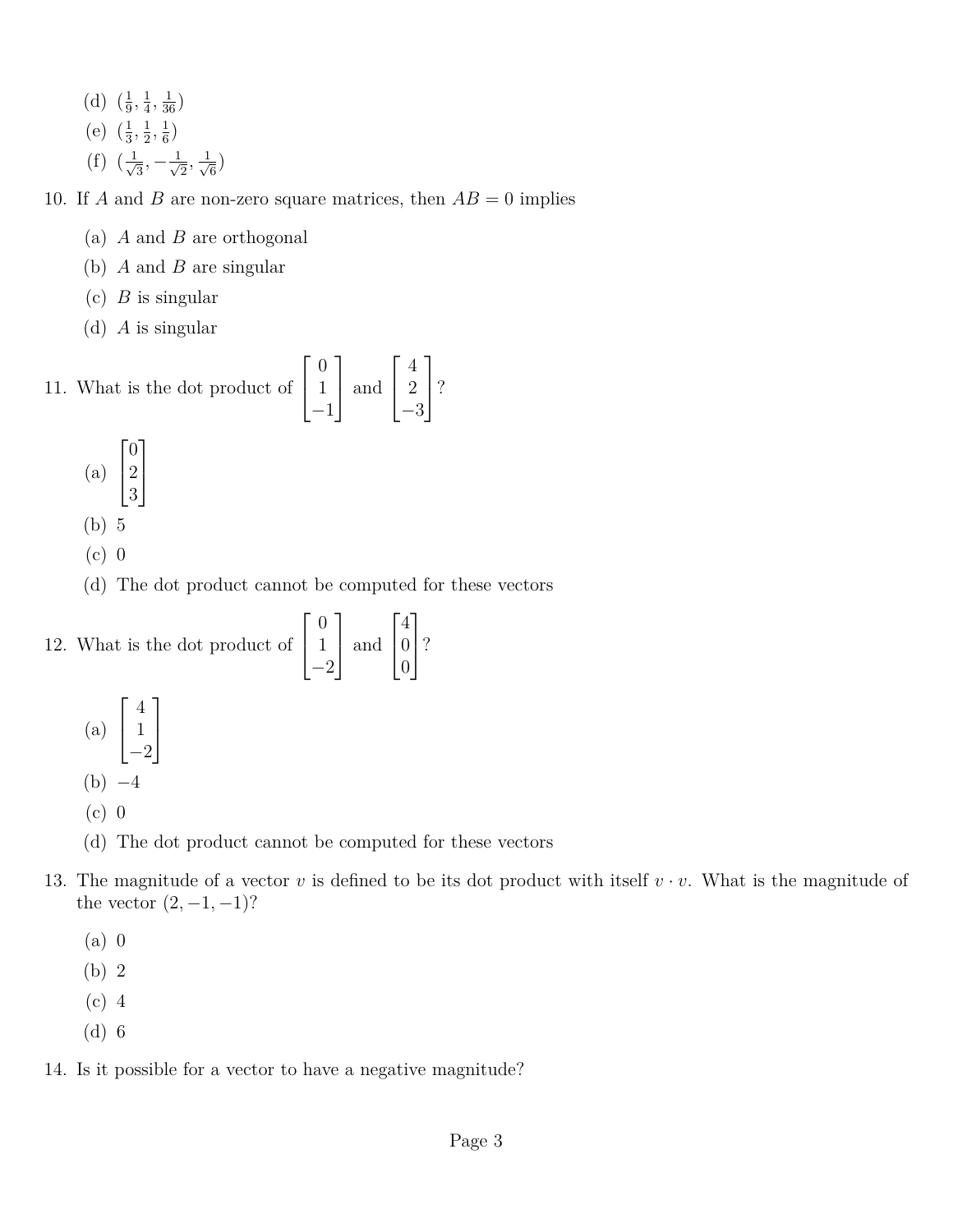- (a) Yes
- (b) No
- (c) Not enough information given
- 15. What can we say about two vectors whose dot product is negative?
	- (a) The vectors are orthogonal
	- (b) The angle between the two vectors is less than  $90°$
	- (c) The angle between the two vectors is greater than  $90^{\circ}$
- 16. Which of the following sets of vectors is *not* an orthogonal set?
	- $(a)$   $(1,1,1),(1,0,-1)$
	- $(b)$   $(2,3), (-6,4)$
	- (c)  $(3,0,0,2),(0,1,0,1)$
	- (d)  $(0,2,0), (-1,0,3)$
	- (e)  $(\cos \theta, \sin \theta)$ ,  $(\sin \theta, -\cos \theta)$
- 17. Let *A* be a square matrix whose columns are mutually orthogonal, nonzero vectors. Which of the following are true?
	- (a)
	- (b)
	- (c)
	- (d)
	- (e)

18. Let *A* be any matrix. Which of the following are true?

- (a) The row space of *A* and the nullspace of *A* are orthogonal to each other
- (b) The column space of *A* and the row space of *A* are orthogonal to each other
- (c) The column space of *A* and the nullspace of *A* are orthogonal to each other
- (d) Exactly two of (a), (b), and (c) are true
- (e) All of (a), (b), and (c) are true

19. Let  $A =$  $\sqrt{ }$  $\vert$ 1 0 1 0 2 2 0 1 1 1 . Which of the following vectors is orthogonal to the row space of *<sup>A</sup>*?  $(a)$   $(1, 1, -1)$ 

- 
- (b) (1*,* 4*,* 2)
- $(c)$   $(0, 0, 5)$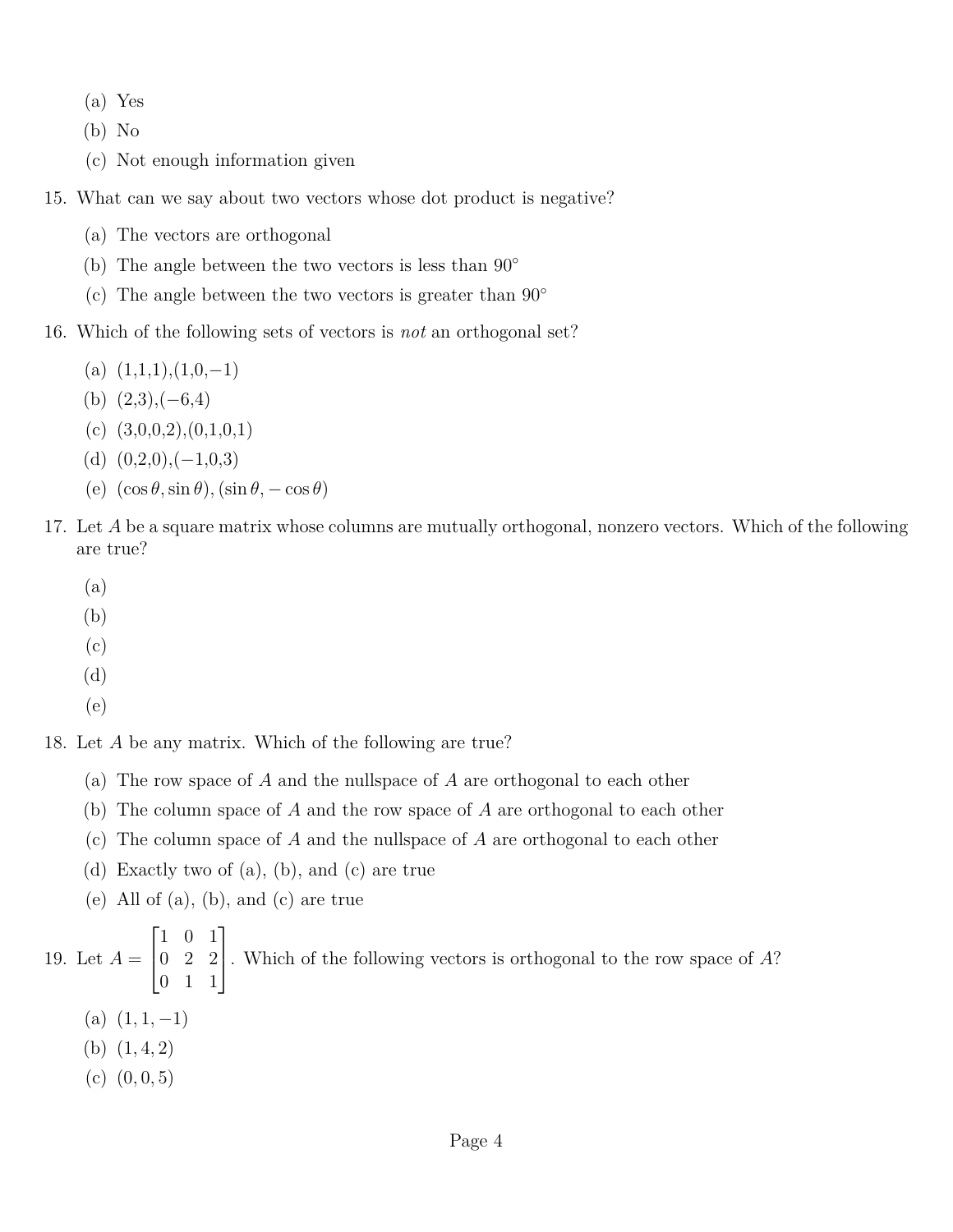$(d)$   $(-1, 0, 1)$ 20. Let *A* =  $\sqrt{ }$  $\overline{\phantom{a}}$ 1 0 1 0 2 2 0 1 1 1 . Which of the following vectors is orthogonal to the columns space of *<sup>A</sup>*?  $(a)$   $(1, 1, -1)$ (b) (1*,* 4*,* 2)  $(c)$   $(0, 1, -2)$  $(d)$   $(2, 0, 2)$ 21. Let *A* =  $\sqrt{ }$  $\vert$ 1 0 1 0 2 2 0 1 1 1 . Which of the following vectors is orthogonal to the nullspace of *<sup>A</sup>*?  $(a)$   $(1, 1, -1)$ (b) (1*,* 4*,* 2) (c)  $(0, 1, -2)$ 

(d) (2*,* 0*,* 2)

22. Which of the following sets of vetors is an orthonormal set?

- $(a)$   $(1, 1, 1), (1, 0, -1)$ (b) (2*,* 3)*,*(−6*,* 4) (c) (0*,* 2*,* 0)*,*(−1*,* 0*,* 3) (d)  $(\cos \theta, \sin \theta), (\sin \theta, -\cos \theta)$ 23. If  $b =$  $\lceil 3 \rceil$ −1 1 and  $y =$  $\lceil 2 \rceil$ 1 1 , then the orthogonal projection of *b* onto *y* is (a)  $\begin{bmatrix} 2 \\ 1 \end{bmatrix}$ 1 1 (b)  $\begin{bmatrix} 3/2 \\ 1/2 \end{bmatrix}$ −1*/*2 1  $(c)$   $\begin{bmatrix} 10 \\ 5 \end{bmatrix}$ 5 1 (d)  $\begin{bmatrix} 1/10 \\ 3/10 \end{bmatrix}$ 
	- 24. Let *A* be an  $n \times p$  matrix. Let W be the column space of *A*, so *W* is a subspace of  $R^n$ . Let  $b \in R^n$  and let *z* be an orthogonal projection of *b* on *W*. Then which of the following is *not* true?
		- (a)  $A^T(b-z) = 0$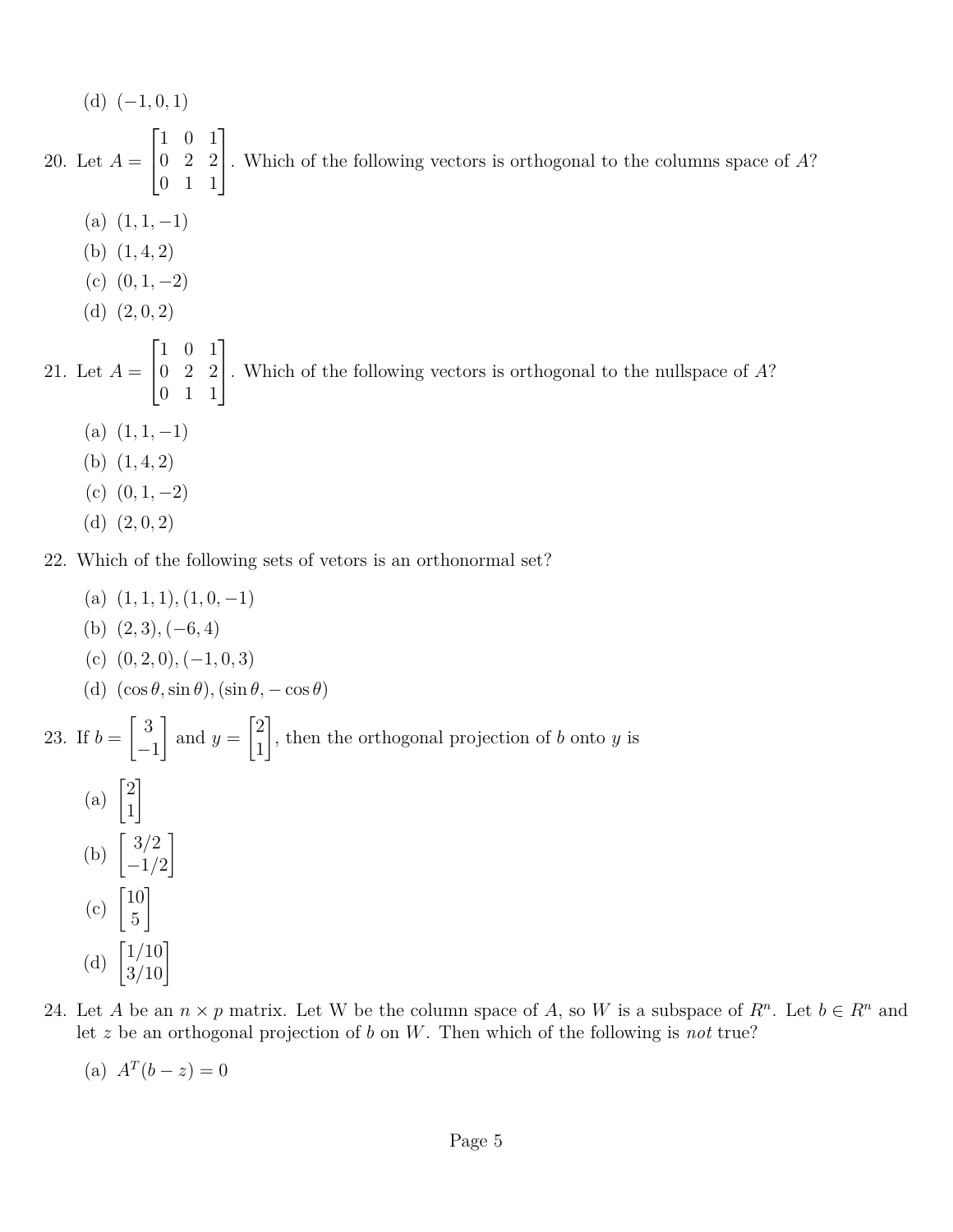- (b) *z* is orthogonal to *W*
- (c)  $b z$  is orthogonal to W
- (d) *z* is the vector in *W* closest to *b*

25. Let  $v_1 =$  $\sqrt{ }$  $\overline{\phantom{a}}$ 2 −1  $\overline{0}$ 1  $\Big\}$ ,  $v_2 =$  $\sqrt{ }$  $\overline{1}$ 1 2 5 1  $\Big\}$ *, andv* =  $\sqrt{ }$  $\overline{1}$ 1 3  $\overline{0}$ 1 . Let *z* be the orthogonal projection of *v* on the span of  $\{v_1, v_2\}$ , and let  $A = \begin{bmatrix} v_1 & v_2 \end{bmatrix}$  Which of the following are true?

- (a)  $z = Ax$  for some x
- (b)  $z$  is a linear combination of  $v_1$  and  $v_2$
- $(c)$   $z = -\frac{1}{5}$ 5  $\sqrt{ }$  $\overline{1}$ 2 −1  $\overline{0}$ 1  $+$  $\frac{7}{30}$ 30  $\sqrt{ }$  $\overline{1}$ 1 2 5 1  $\overline{1}$
- (d) All of the above statements are true
- (e) Exactly two of the above statements are true
- (f) None of the above statements are true
- 26. Let *A* be an  $m \times n$  matrix with linearly independent columns  $x_1, x_2, \ldots, x_n$ . Applying the Gram Schmidt process to  $x_1, x_2, \ldots, x_n$  will produce
	- (a) an orthogonal basis for *A*
	- (b) an orthogonal basis for the column space of *A*
	- (c) an orthogonal basis for the row space of *A*
	- (d) an orthogonal basis for the null space of *A*
- 27. Let  $v_1 = (2, -1, 0)$  and  $v_2 = (1, 1, 1)$ . The Gram-Schmidt process, when applied to these vectors, produces  $\{v_1', v_2'\}$  where
- (a)  $v'_1 = (2, -1, 0)$  and  $v'_2 = (-1, 2, 1)$ (b)  $v'_1 = (2, -1, 0)$  and  $v'_2 = (\frac{3}{5}, \frac{6}{5})$  $\frac{6}{5}, 1)$ (c)  $v'_1 = (2, -1, 0)$  and  $v'_2 = (\frac{2}{5}, \frac{-1}{5})$  $\frac{-1}{5}, 0)$ (d)  $v'_1 = (2, -1, 0)$  and  $v'_2 = (\frac{7}{5}, \frac{6}{5})$  $\frac{6}{5}, 1)$ (e)  $v'_1 = (2, -1, 0)$  and  $v'_2 = (\frac{3}{2}, 3, 1)$ 28. If  $b =$  $\lceil 3$ −1 1 and *l* is the line  $y = \frac{1}{2}$  $\frac{1}{2}x$ , then the orthogonal projection of *b* onto *l* is
	- (a)  $\begin{bmatrix} 2 \\ 1 \end{bmatrix}$ 1 1 (b)  $\begin{bmatrix} 3/2 \\ 1/2 \end{bmatrix}$ −1*/*2 1